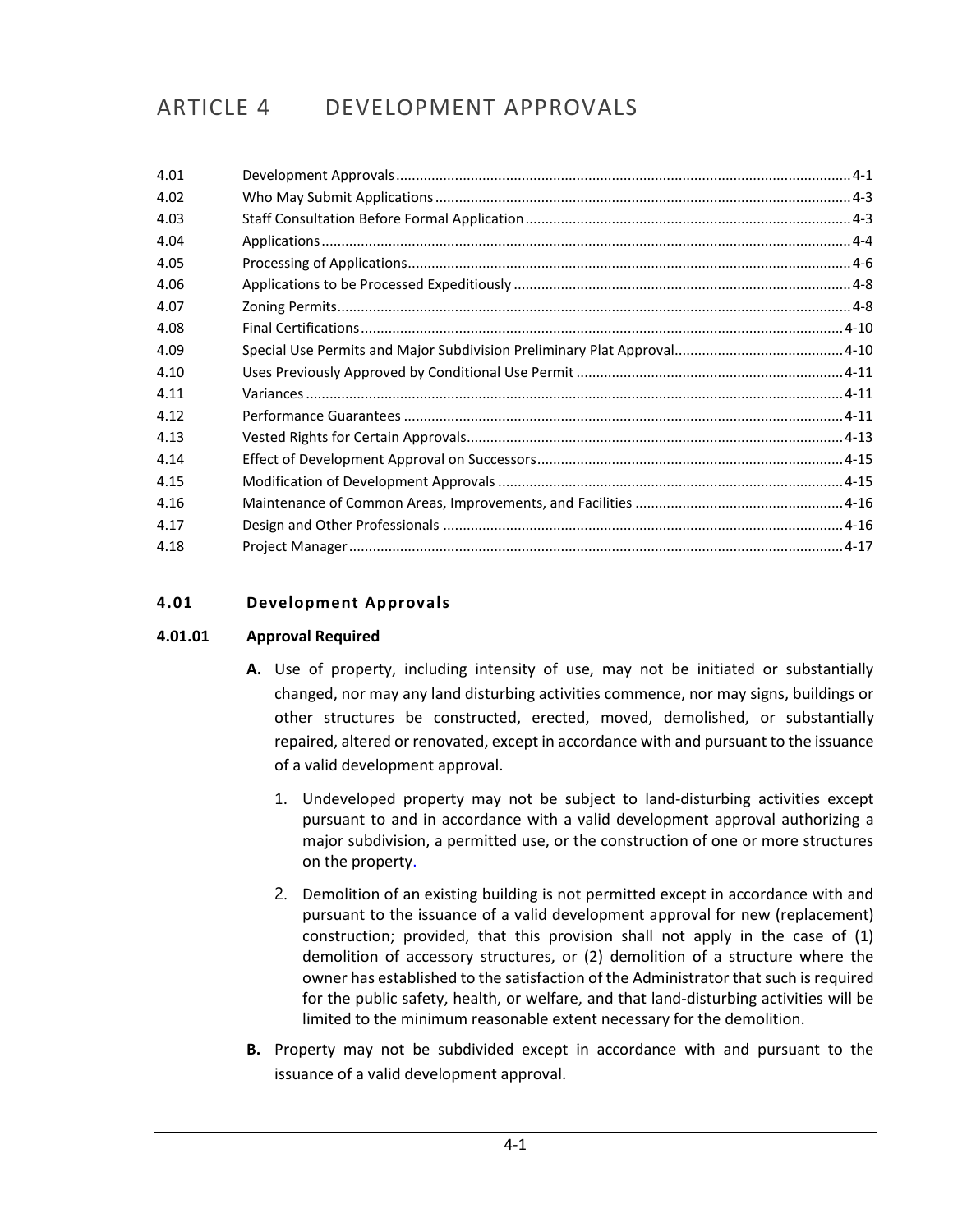- **C.** Physical improvements to land to be subdivided may commence upon preliminary plat approval and the issuance of a valid zoning permit authorizing such work.
- **D.** No development approval shall be issued within:
	- 1. Three years after the completion of a timber harvest if the harvest results in the removal of all or substantially all of the trees that were protected under Town regulations governing development from the tract of land for which development approval is sought; or
	- 2. Five years after the completion of a timber harvest if the harvest results in the removal of all or substantially all of the trees that were protected under Town regulations governing development from the tract of land for which development approval is sought and the harvest was a willful violation of the Town regulations.

## **4.01.02 Process Overview:**

- **A.** Development approvals needed to authorize a proposed development, will be issued under this Ordinance only after a review of the application submitted, including the plans contained therein, indicates that the development will comply with the provisions of this Ordinance if completed as proposed. Plans and applications which are approved are incorporated into any permit issued, as are representations made by the applicant, and except as otherwise provided in Section 4.16, all development shall occur strictly in accordance with such approved plans, applications, and representations.
	- 1. For purposes of this Ordinance, unless the context clearly indicates otherwise and without altering the scope of any regulatory authority granted by statute or local act, the term "development" means any of the following:
		- a. The construction, erection, alteration, enlargement, renovation, substantial repair, movement to another site, or demolition of any structure.
		- b. The excavation, grading, filling, clearing, or alteration of land.
		- c. The subdivision of land as defined in G.S. 160D-802.
		- d. The initiation of or substantial change in the use of land or the intensity of use of land
	- 2. Revisions that affect the design or capacity of any stormwater system shall require prior written approval by the Town.
- **B.** Applications shall be submitted in accordance with section 4.05.01 and the requirements listed in Appendix A.
- **C.** All permits/approvals shall be issued in the name of the applicant, and shall identify the property involved, and the proposed use. The permit shall incorporate by reference the plans submitted and representations made, and shall recite any special conditions or requirements imposed by the permit issuing authority.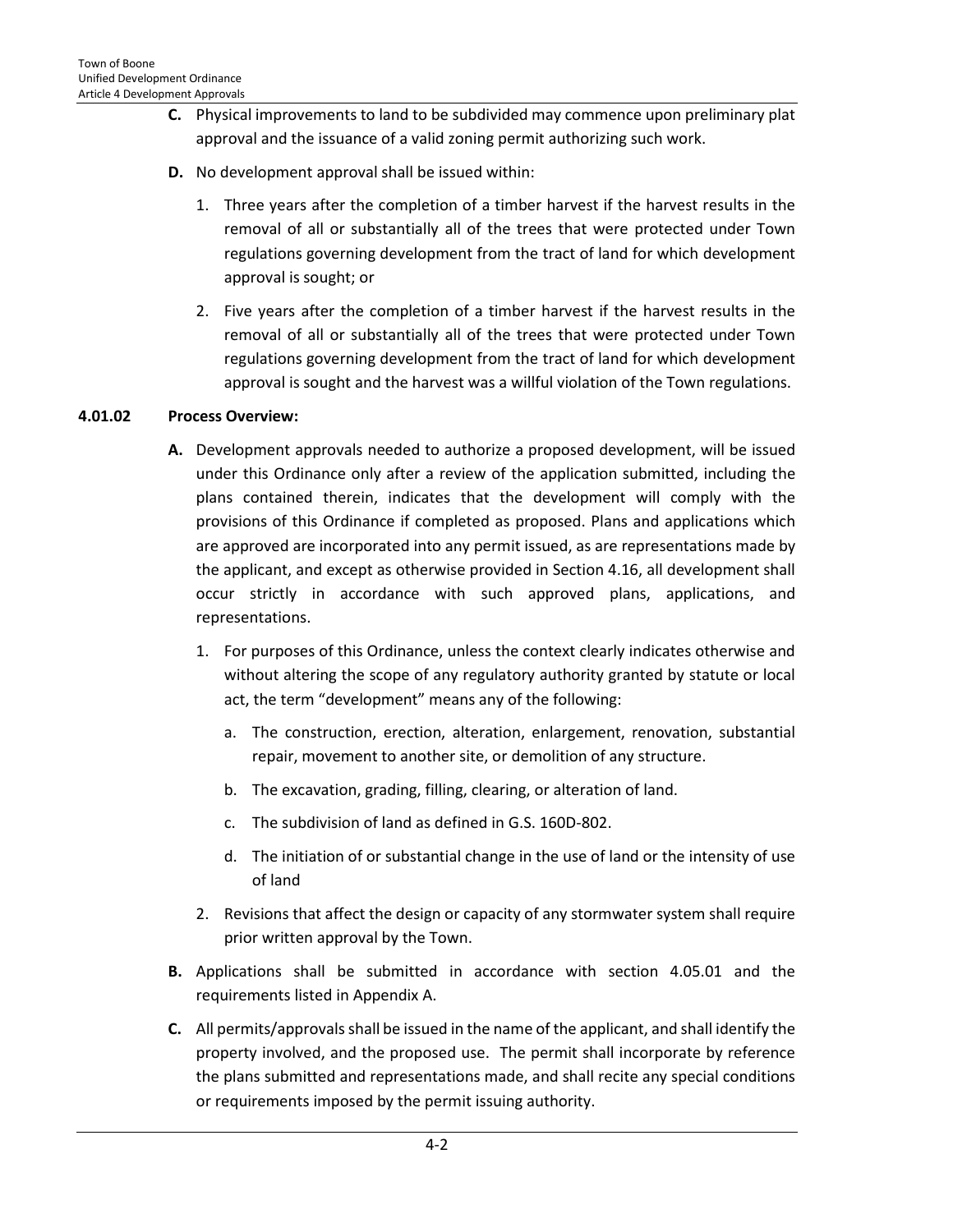(Ord. PL04196-090820, 07-01-2021; Ord. PL04727-050721, 07-01-2021)

#### <span id="page-2-0"></span>**4.02 Who May Submit Applications**

- **4.02.01** An application will be accepted only from a person having the legal authority to take action in accordance with the development approval.
	- **A.** Applications for development approval may be made by the landowner, a lessee or person holding an option or contract to purchase or lease land, or an authorized agent of the landowner. An easement holder may also apply for development approval for such development as is authorized by the easement.
	- **B.** When a person other than the owner of the property applies for a development approval, the application must be accompanied by the written approval of the property owner or other proof of authority.
	- **C.** No application may be accepted on behalf of a non-human entity unless it is registered and in good standing with the North Carolina Secretary of State, or such other authority as legally mandated.
	- **D.** When an application involves development on multiple properties owned by multiple owners, it must be accompanied by proof of authority or permission of all owners.
	- **E.** Property owners, or their agents or assigns, are responsible for ensuring that provisions of this UDO are adhered to; including activities contracted for, or performed by those under their employ.
- **4.02.02** The Administrator shall require an applicant to submit evidence of authority to submit the application in accordance with Subsection 4.02.01.

(Ord. PL04727-050721, 07-01-2021)

## <span id="page-2-1"></span>**4.03 Staff Consultation Before Formal Application**

- **4.03.01** Even if not required, to minimize development planning costs, avoid misunderstandings or misinterpretation**s**, and ensure compliance with the requirements of this Ordinance, a preapplication consultation between the applicant and Staff is strongly encouraged.
- **4.03.02** A pre-application consultation is mandatory prior to following submittals:
	- **A.** Special Use Permit
	- **B.** Variance
	- **C.** Major Subdivision Preliminary Plat Approval
	- **D.** Zoning Map Amendment
	- **E.** Certificate of Appropriateness for Major Work
- **4.03.03** Upon request or as mandated, the Administrator shall meet with the applicant as soon as feasible to review the proposed application.

(Ord. PL04727-050721, 07-01-2021)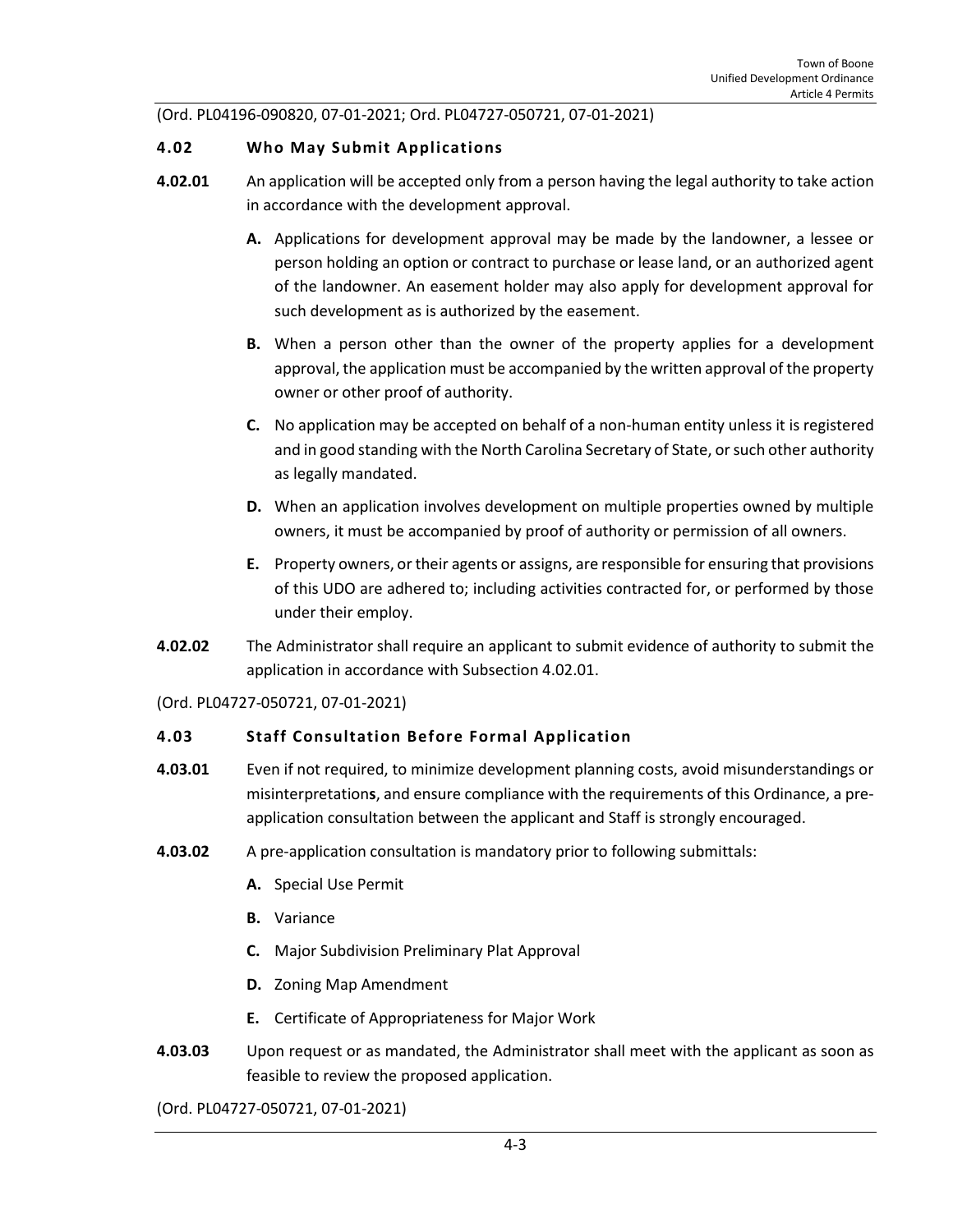#### <span id="page-3-0"></span>**4.04 Applications**

#### **4.04.01 Application Submittals:**

- **A. Preliminary review for completeness of application**. An application shall not be accepted for review and shall not trigger the permit choice provision of Subsection 4.05.03(B) unless it is complete. Within 10 days of submission, the Administrator shall review an application for completeness and the application shall be found to be complete if it meets all of the following requirements:
	- 1. An application form provided by the Administrator is fully completed with all plans and other documents and information required pursuant to Appendix A included or attached, except as otherwise directed by the Administrator pursuant to 4.05.02(A);
	- 2. The application includes such other plans, documents, or information as the Administrator may require following a pre-application conference regarding a sitespecific plan;
	- 3. A Traffic Impact Analysis is submitted if such is required or requested pursuant to this section;
	- 4. The application is signed by a person with lawful and documented authority to submit the application;
	- 5. All required fees are paid; and
	- 6. The application, supporting documentation, and fees are delivered to the Administrator in the medium (e.g., electronic and/or paper) required by the Administrator.
- **B.** A non-refundable fee may be assessed by the Administrator for preliminary review of the completeness of an application.
- **C.** If an application is incomplete, it shall be rejected with comments, as appropriate, by the Administrator. Any resubmittal of the application shall be reviewed and processed as a new application. Accordingly, any such application shall be considered submitted on the date of the resubmittal and considered for completeness pursuant to Subsection 4.05.01(A) above.
- **4.04.02** The Administrator shall require the submission of all information necessary for the permit issuing authority to decide whether the development, if completed as proposed, will comply with all of the requirements of this Ordinance and all other duly adopted requirements of the Town.
	- **A.** The presumption established by this Ordinance is that all of the information set forth in Appendix A is necessary to satisfy the requirements of this Section.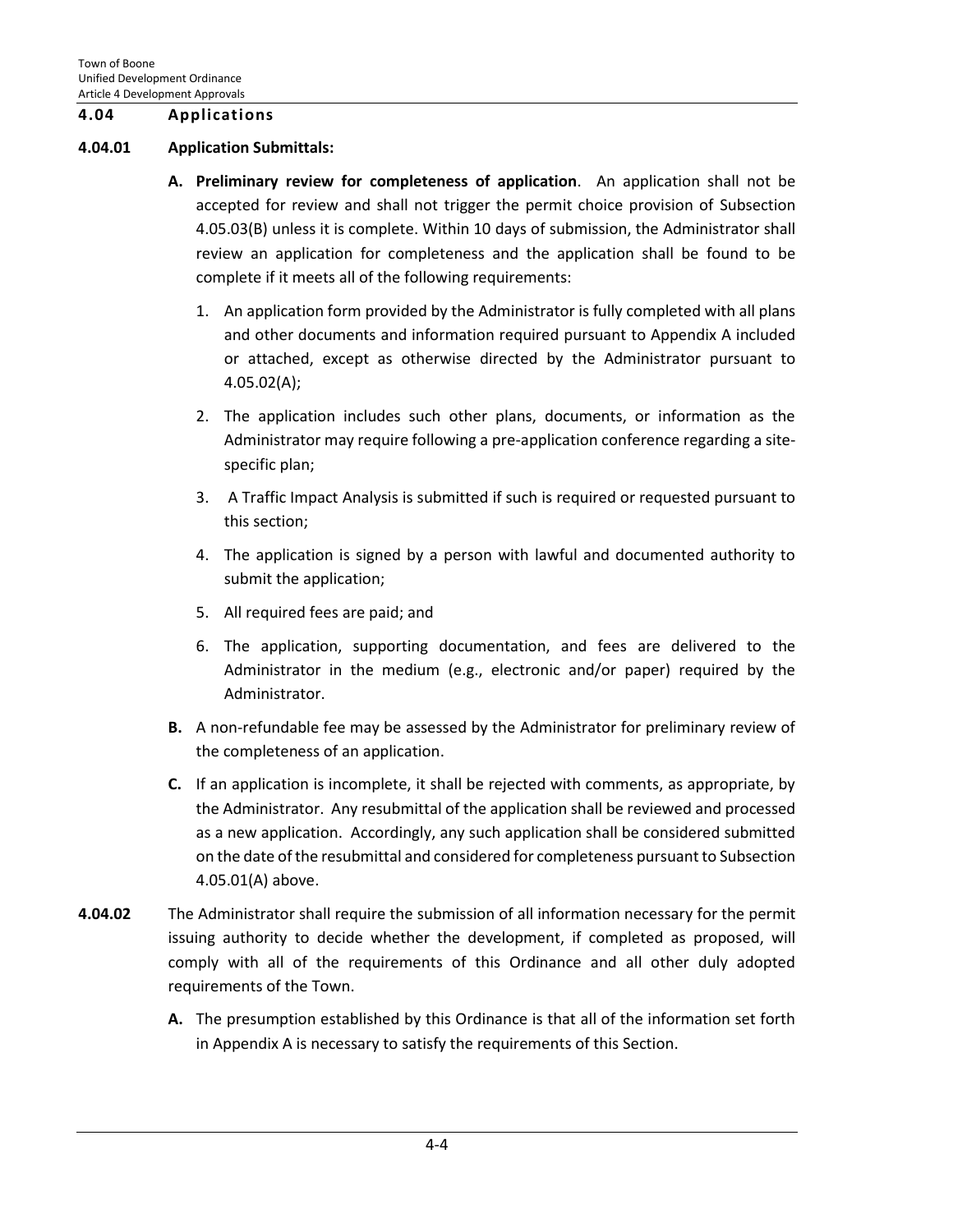- 1. However, it is recognized that each development is unique, and therefore the permit issuing authority may allow less information or require more information to be submitted according to the needs of the particular case.
- 2. For applications submitted to the Town Council or Board of Adjustment, the applicant may rely in the first instance on the recommendations of the Administrator as to whether more or less information than that set forth in Appendix A should be submitted.
- **B.** In this Ordinance, detailed or technical design requirements and construction specifications relating to various types of improvements (streets, sidewalks, etc.) are set forth in one or more appendices to this Ordinance. It is not always necessary that the application contain the type of detailed construction drawings that would be necessary to determine compliance with these appendices, so long as the plans provide sufficient information, in the judgment of the Administrator, to allow the permit issuing authority to evaluate the application in the light of the substantive requirements set forth in the text of this Ordinance and all other duly adopted requirements of the Town.
	- 1. However, whenever this Ordinance requires a certain element of a development to be constructed in accordance with the detailed requirements set forth in one or more of these appendices, then no construction work on such element may be commenced until detailed construction drawings have been submitted to and approved by the Administrator. Failure to observe this requirement may result in permit revocation, denial of final subdivision plat approval, or other penalty as provided in Article 12.
- **C. Traffic Impact Analysis**: In addition to the information included in Appendix A, certain developments may by, virtue of size, location or configuration of access points to the public road system, be required to have a traffic impact analysis performed. In those instances, where a traffic impact analysis is required by the Administrator, the study must be completed and submitted in order for the application to be considered complete. A traffic impact analysis may be required when any of the following conditions exist:
	- 1. The development proposes to have an access to the public road system within 100' of the STOP bar of any traffic control signal; or
	- 2. The development proposes to have an access to the public road system within 200' of the STOP bar of any traffic control signal and based upon Institute of Transportation Engineers (ITE) trip generation rates is projected to generate eighty (80) or more exiting trips during any one (1) hour period of any day; or
	- 3. The development proposes to have access to any public road at a location where sight distance in any direction along the road is less than 500'; or
	- 4. The development proposes access onto a public road that does not have a paved width of at least eighteen feet (18'); or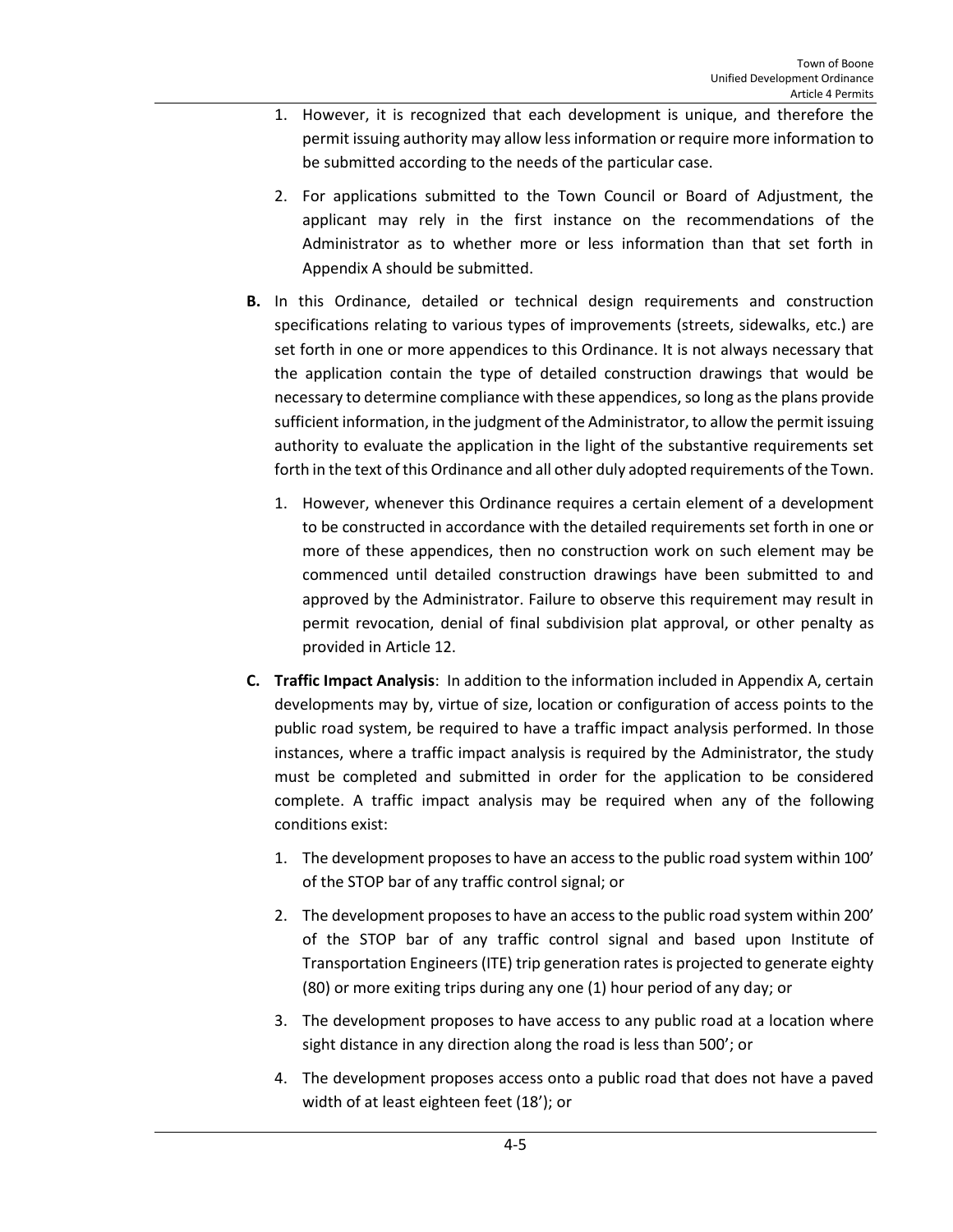- 5. The development proposes access to a public road that currently operates at a level of service of D or less and based upon ITE trip generation rates is projected to generate 1,500 weekday trips; or
- 6. The Administrator or Public Works Director determines that the proposed project will have a potential negative impact on the public road system due to the size of the project or existing transportation system; or determines that there are safety concerns with the driveway location and design.

If a traffic impact analysis is performed and that analysis concludes that improvements are required to the transportation system; the applicant may be required to complete those improvements in connection with the project as a condition of the development approval. Unless an agreement is executed by the Town in which the time for the improvement is specified the improvement shall be completed prior to issuance of a certificate of occupancy. The fact that the obligation to construct lies with the applicant does not preclude the Town from entering into an agreement to participate if that will be in the interest of the Town.

(Ord. PL04196-090820, 07-01-2021; Ord. PL04727-050721, 07-01-2021)

# <span id="page-5-0"></span>**4.05 Processing of Applications**

**4.05.01** Upon submission of a complete application, the Administrator shall review the application for compliance with this Ordinance and any other requirements of the Town.

## **4.05.02 Permit Choice**:

- **A.** Following submission of a complete application for a development permit, if this unified development ordinance is amended between the time a complete application was submitted and the time a development permit decision is made, the applicant may choose which adopted version of the ordinance will apply to the permit and use of the building, structure, or land indicated on the permit application.
- **B.** Where multiple development permits are required to complete a development project, the development permit applicant may choose the version of this ordinance applicable to the project upon submittal of the application for the initial development permit. This provision is applicable only for those subsequent development permit applications filed within 18 months of the date following the approval of an initial permit. For purposes of the vesting protections of this subsection (B), an erosion and sedimentation control permit or a sign permit is not an initial development permit.
- **C.** For purposes of this section 4.05.02, except as provide at subsection (B) or otherwise provided by law, "development permit" means an administrative or quasi-judicial approval that is written and that is required prior to commencing development or undertaking a specific activity, project, or development proposal, including any of the following:
	- 1. Zoning permits.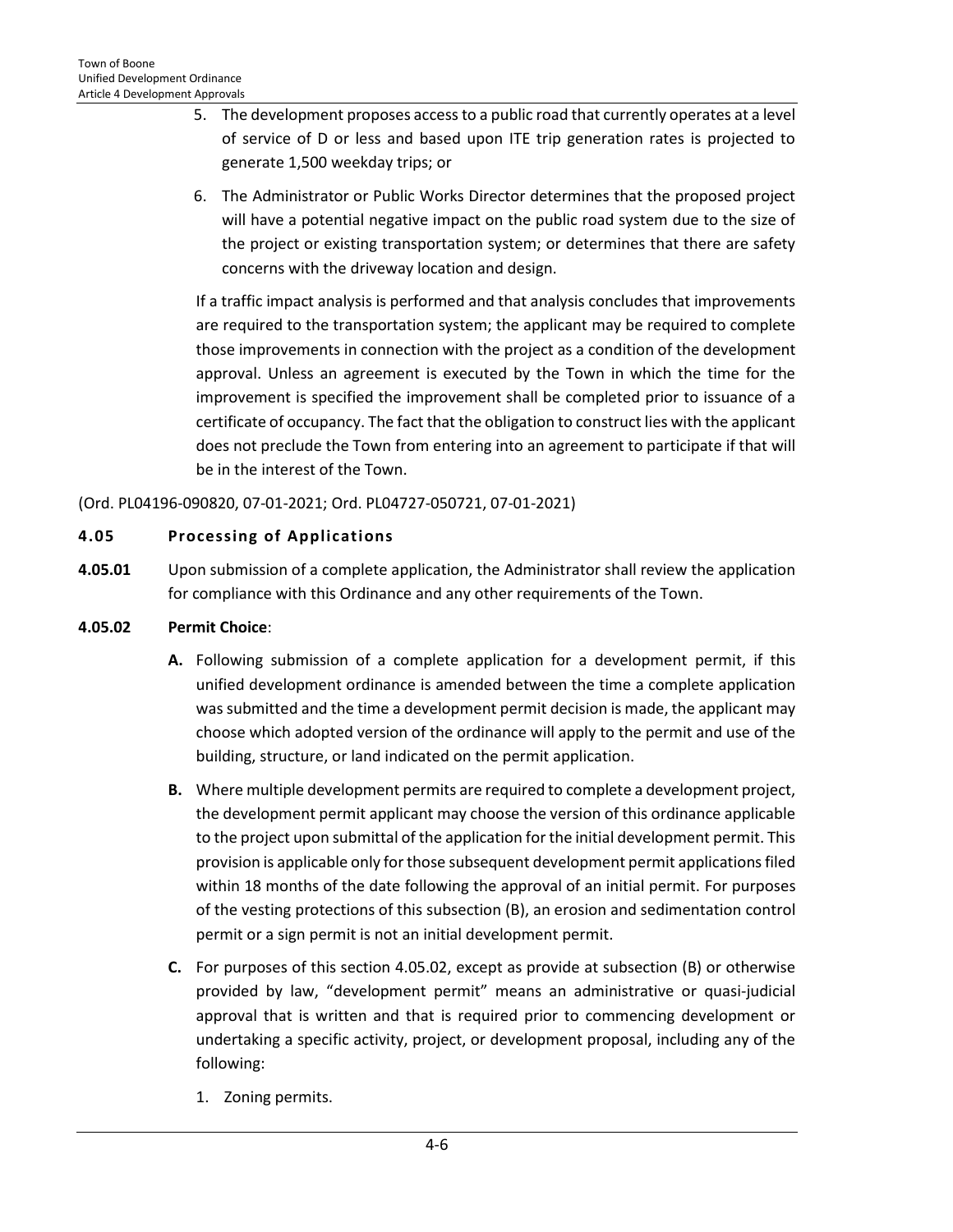- 2. Site plan approvals.
- 3. Special use permits.
- 4. Variances.
- 5. Certificates of appropriateness.
- 6. Plat approvals.
- 7. Development agreements.
- 8. Building permits.
- 9. Subdivision of land.
- 10. State agency permits for development.
- 11. Driveway permits.
- 12. Erosion and sedimentation control permits.
- 13. Sign permit.
- **4.05.03 Applications Requiring Hearings:** The Administrator shall place an application on the agenda of the appropriate Board or Commission as soon as feasible after the applicant has provided all information requested by the Administrator or the applicant, in writing, refuses to provide requested information and demands the application be forwarded to the appropriate Board or Commission for action.
	- **A.** If the Administrator believes that the application is incomplete, the Administrator shall recommend to the appropriate Board or commission that the application be denied on that basis, and shall provide detailed information to the appropriate Board or commission as to the elements, supplemental documentation or materials which the Administrator believes are lacking.
- **4.05.04 Discontinued Applications**: An application shall be deemed withdrawn if:
	- **A.** Processing of the application is placed on hold at the request of the applicant for a period of six consecutive months or more, or
	- **B.** The applicant fails for a period of six or more consecutive months to fully respond to any written request by the Administrator for additional information or for changes to be made to the development plan to comply with requirements of this UDO. Any such written request made by the Administrator shall provide notice to the applicant that a response is required within 6 months or the application will be deemed withdrawn.

(Ord. 20150028, 11-19-2015; Ord. PL01265-011618, 03-22-2018; Ord. PL02338-030719, 050919; Ord. PL04196-090820, 07-01-2021; Ord. PL04196-090820, 07-01-2021; Ord. PL04727-050721, 07-01-2021)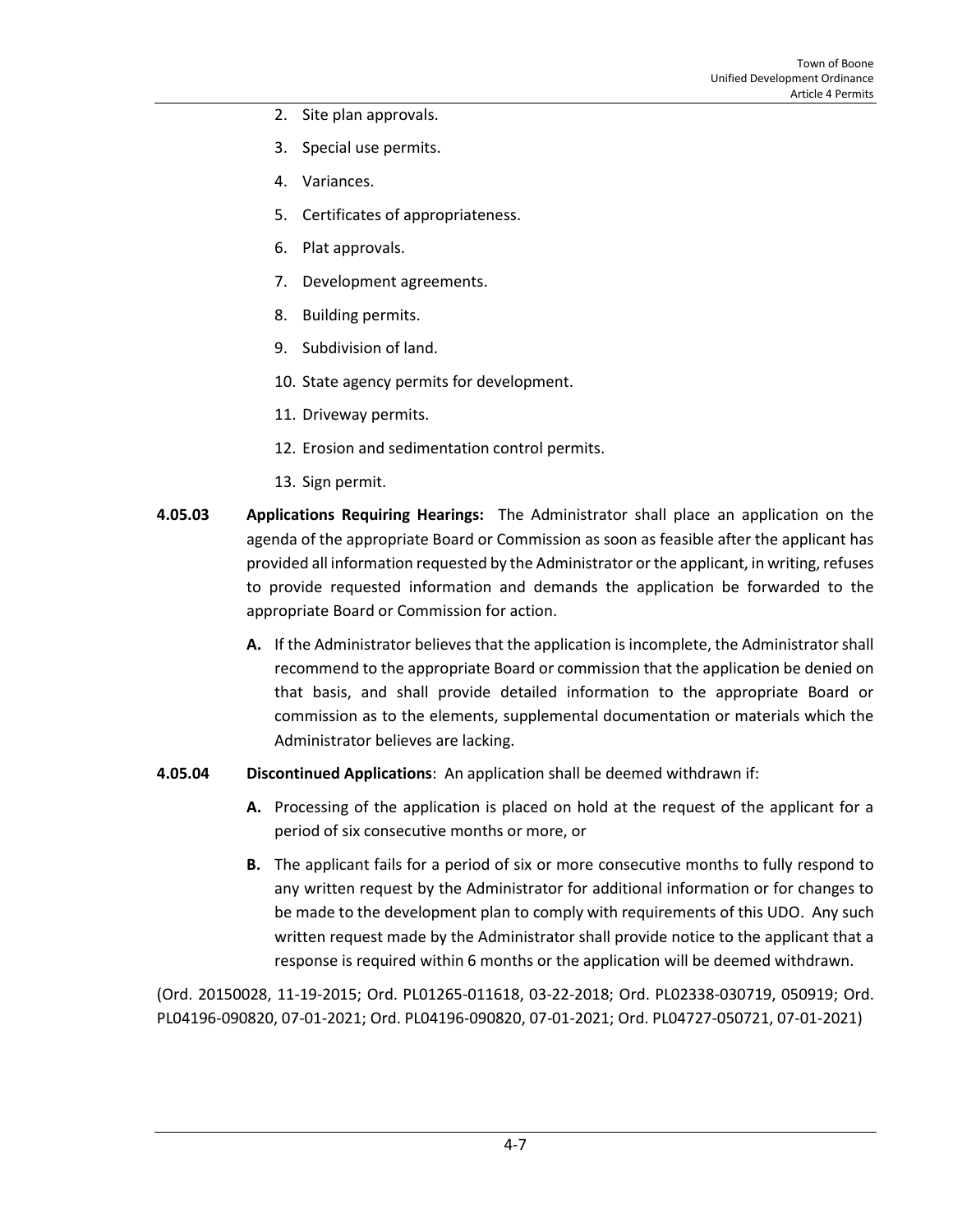## <span id="page-7-0"></span>**4.06 Applications to be Processed Expeditiously**

**4.06.01** The Town shall make reasonable efforts to process applications as expeditiously as possible, consistent with the need to ensure that all development conforms to the requirements of this Ordinance and all other duly adopted requirements of the Town.

(Ord. PL02338-03072019, 05-09-2019; Ord. PL04727-050721, 07-01-2021)

## <span id="page-7-1"></span>**4.07 Zoning Permits**

- **4.07.01** Upon review of an application for a zoning permit and all duly-requested supplemental documentation, the Administrator shall issue the zoning permit only upon concluding that:
	- **A.** The requested permit is within the Administrator's jurisdiction, and
	- **B.** If completed as proposed in the application, the development will comply with the requirements of this Ordinance and any other duly adopted requirements of the Town.
- **4.07.02** The permit is issued when the earlier of the following takes place:
	- **A.** A copy of the fully executed permit is delivered to the applicant; or,
	- **B.** The applicant has been notified that the application has been approved and that all that remains before a fully executed permit can be delivered is for the applicant to take certain specified actions.
	- **C.** For purposes of this Section, delivery is accomplished when a notice or permit is handdelivered to the applicant or his representative or three (3) days after the notice of permit is deposited in the U.S. Mail, addressed to the applicant or his representative at the address provided on the application.
- **4.07.03** A proposed development which otherwise is allowable by right but has extraordinary impacts as defined herein shall require a special use permit and shall be processed accordingly.
- **4.07.04** A proposed development has an extraordinary impact if the Administrator determines:
	- **A.** Applicable firefighting or law enforcement capabilities are inadequate to serve the development as proposed, or
	- **B.** The proposed development will have a substantial, negative impact on an environmentally sensitive area as defined by the U.S. Environmental Protection Agency or the N.C. Department of Natural Resources.
	- **C.** The proposed development will have a substantial, negative impact on adjacent properties and the provisions of the Ordinance designed to address those impacts are clearly inadequate.
- **4.07.05** Should the Administrator exercise the Administrator's authority pursuant to this Section, the Board shall not deny the special use permit unless it cannot craft conditions which satisfactorily mitigate the substantial, negative impacts.
- **4.07.06** Inspections: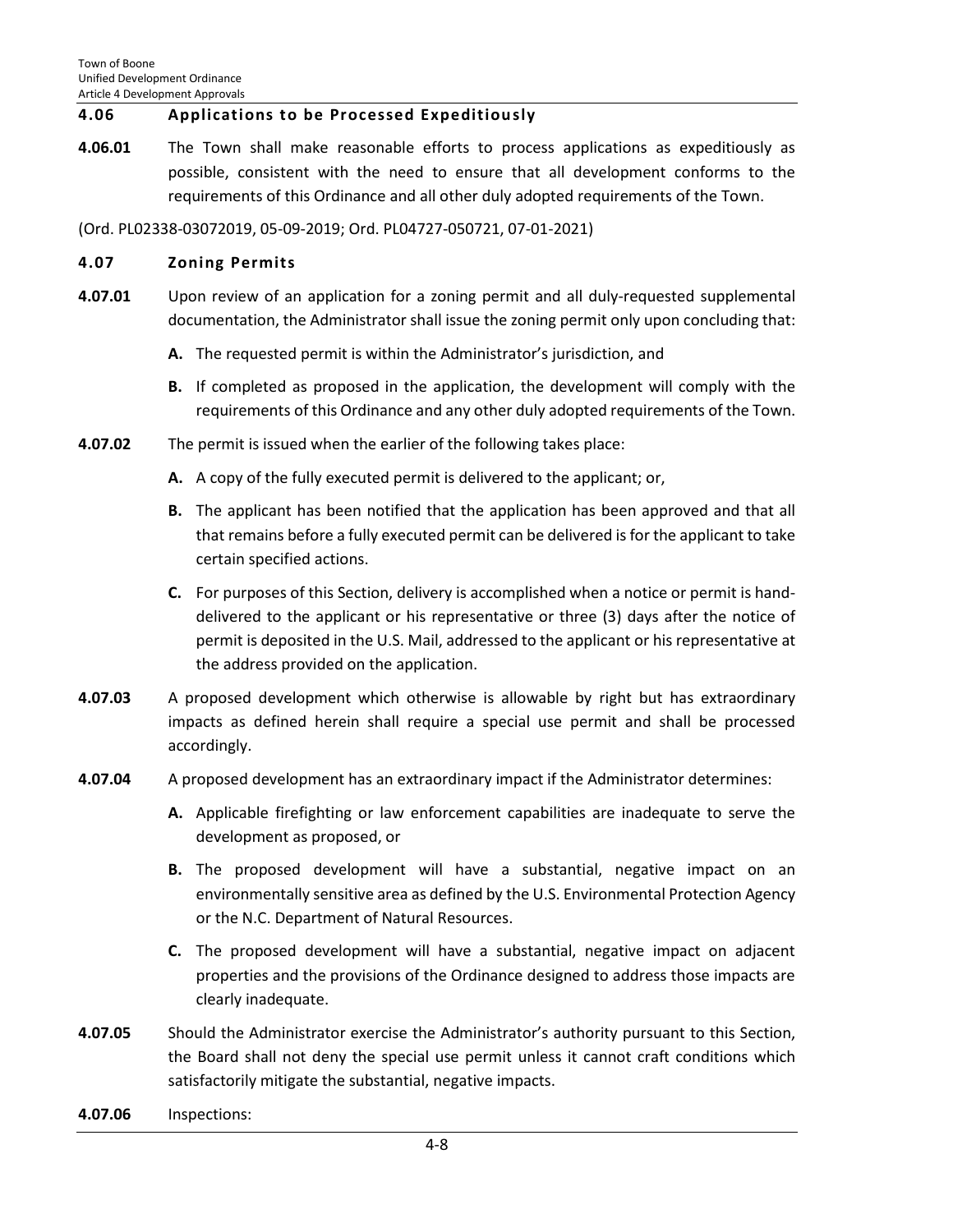- **A.** Administrative staff may inspect work undertaken pursuant to a development approval to assure that the work is being done in accordance with applicable State law, this Ordinance, other applicable Town regulations, and the terms of the approval.
- **B.** In exercising this power, staff are authorized to enter any premises within the town limits at all reasonable hours for the purposes of inspection or other enforcement action, upon presentation of proper credentials; provided, however, that the appropriate consent has been given for inspection of areas not open to the public or that an appropriate inspection warrant has been secured.
- **4.07.07** It shall be unlawful to deviate from the approved Zoning Permit unless the Administrator has provided written approval for the requested modification.

## **4.07.08 Zoning Permit Extension**

- **A.** Unless expressly prohibited, the Administrator may extend a zoning permit for a period up to six (6) months if the Administrator concludes that:
	- 1. The permit has not yet expired, and
	- 2. The permit recipient has proceeded with due diligence and in good faith, and
	- 3. Applicable regulations have not changed so substantially as to warrant a new application.
- **B.** Permit extensions are not allowed for temporary zoning permits unless explicitly authorized.
- **C.** Successive extensions may be granted for periods up to six (6) months upon the same findings.

#### **4.07.09 Expiration of Zoning Permits**

- **A.** Except as specifically provided otherwise in this section, in sections 4.13 or 4.14 or elsewhere in this ordinance, or by other applicable law, zoning permits shall expire 12 months after issuance unless development authorized by such permit has substantially commenced. If, after development is substantially commenced, development is discontinued for a period of 12 months, the zoning permit shall immediately expire.
- **B. Site-specific development plans**. After development approved pursuant to a sitespecific development plan is substantially commenced, a zoning permit shall immediately expire if development work is intentionally and voluntarily discontinued for 24 consecutive months.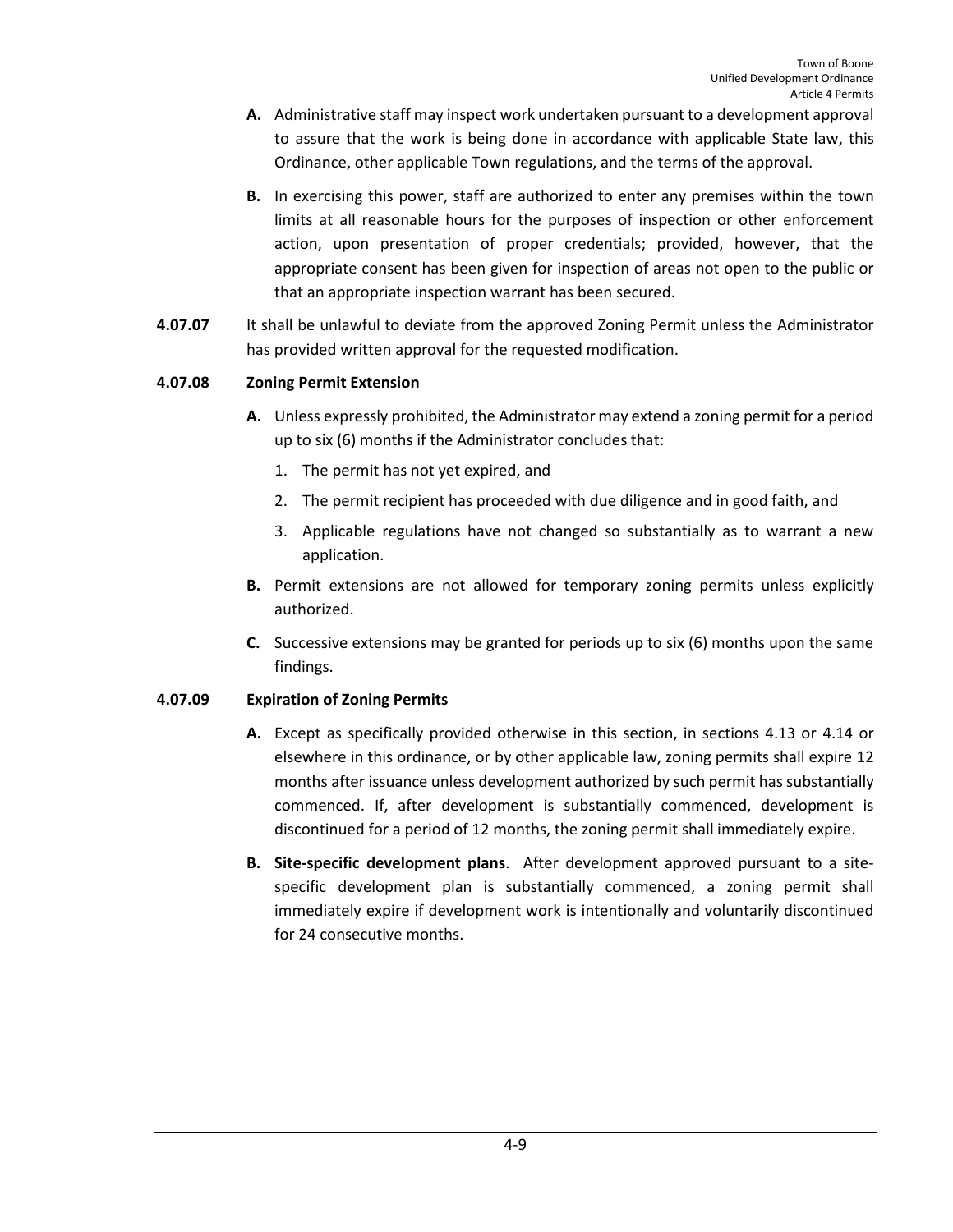- **C.** Development shall be considered "substantially commenced" only if substantial on-site construction has been undertaken relative to the total project cost of construction. Development shall not be considered "substantially commenced" if less than ten percent (10%) of the total cost of all on-site clearing, grading, excavation, construction, erection and alteration authorized by such permit has been completed. Activities that take place or expenses incurred prior to approval of the zoning permit authorizing the development shall not be taken into account in determining whether development has "substantially commenced."
- **D.** A permit shall not expire or be revoked because of the running of time while a vested right under section 4.14 is outstanding.

(Ord. 20140384, 08-18-2014; Ord. PL04196-090820, 07-01-2021; Ord. PL04727-050721, 07-01-2021)

## <span id="page-9-0"></span>**4.08 Final Certifications**

- **A.** Issuance of the following certificates shall be required prior to the occupancy or use of any new construction and re-occupancy or re-use of any renovation/rehabilitation in the Town of Boone. The certificates ensure that a completed development has complied with all the applicable development approvals for that particular development.
	- 1. **Certificate of Compliance**: A Certificate of Compliance certifies compliance with applicable building, mechanical, plumbing, electrical, fire protection or gas codes. It does not alone authorize occupancy or use of any building, structure or land.
	- 2. **Certificate of Occupancy:** A Certificate of Occupancy may only be issued following issuance of Certificates of Compliance when necessary. A Certificate of Occupancy certifies compliance of a building with all applicable requirements of the UDO and other relevant State and local laws. No building may be occupied or used until a Certificate of Occupancy is issued. A Certificate of Occupancy is inclusive of a Certificate of Zoning Compliance and a Certificate of Compliance.
	- 3. **Certificate of Zoning Completion**: A Certificate of Zoning Completion may only be issued following issuance of Certificates of Compliance when necessary. A Certificate of Completion certifies compliance with the development approval.

#### (Ord. PL04727-050721, 07-01-2021)

#### <span id="page-9-1"></span>**4.09 Special Use Permits and Major Subdivision Preliminary Plat Approval**

- **4.09.01 Special Use Permit:** A special use permit must be approved by the Board of Adjustment according to the procedures set forth in Article 6 and the standards set forth in Section 6.02.
- **4.09.02 Major Subdivision Preliminary Plat Approval:** A major subdivision preliminary plat must be approved by the Board of Adjustment according to the procedures set forth in Article 6 and the standards set forth in Section 6.02.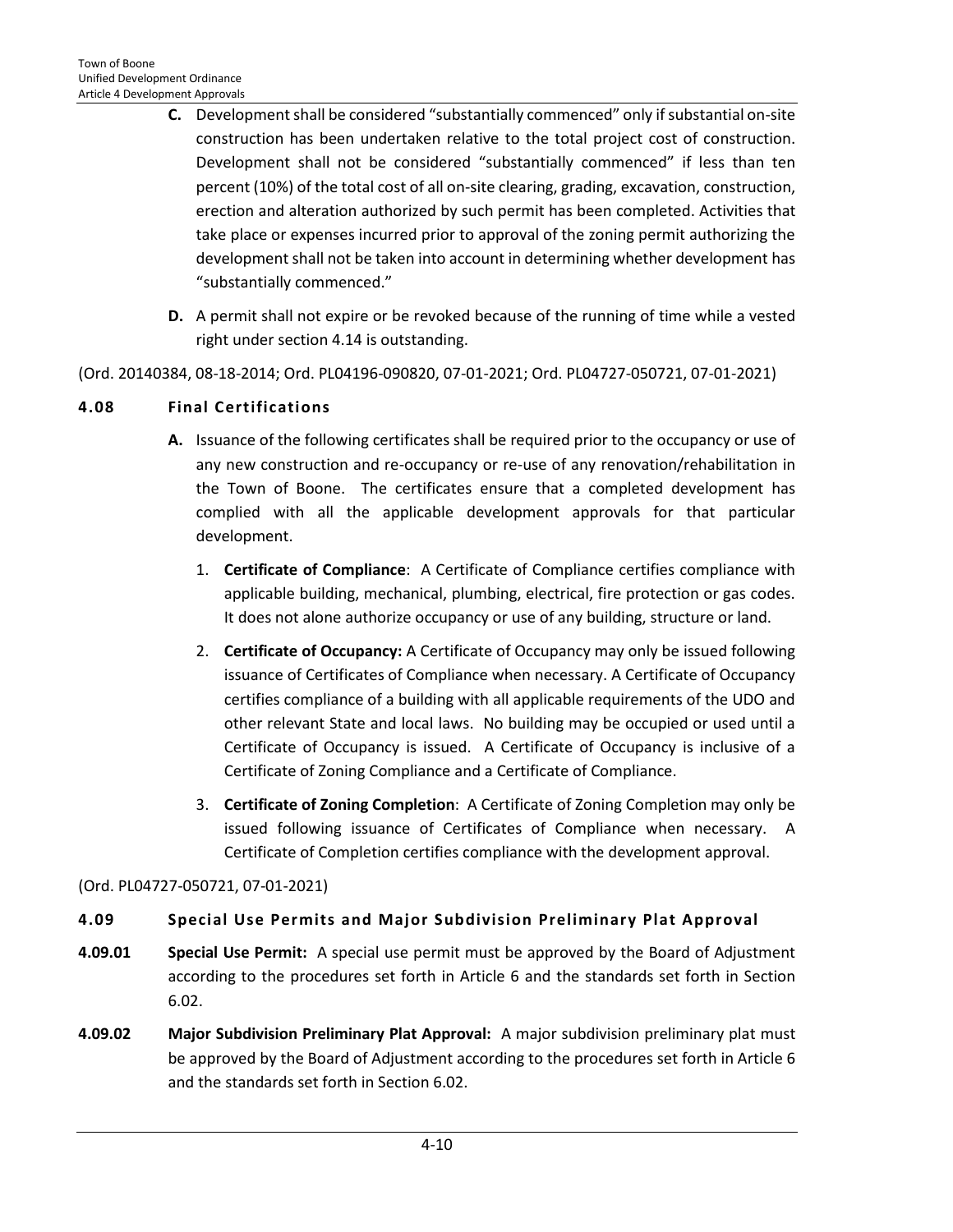## <span id="page-10-0"></span>**4.10 Uses Previously Approved by Conditional Use Permit**

**4.10.01** Amendments and modifications to uses currently subject to the terms and conditions of a previously approved conditional use permit, except those issued with conditional use zoning approvals, will be processed subject to the provisions of Section 4.16 dealing amendments and modifications to special use permits or major subdivision preliminary plat approvals.

#### <span id="page-10-1"></span>**4.11 Variances**

**4.11.01** A variance must be approved by the Board of Adjustment according to the procedures set forth in Article 6.

#### <span id="page-10-2"></span>**4.12 Performance Guarantees**

- **4.12.01 Improvement Guarantees:** In cases when, because of weather conditions or other factors beyond the control of the permit recipient or applicant, exclusive of financial hardship, it would be unreasonable to require the permit recipient to comply with all of the requirements of this Ordinance before commencing the intended use of the property or occupying any buildings or selling any lots in a subdivision, the Administrator may authorize the commencement of the intended use or the occupancy of buildings or the sale of subdivision lots (insofar as the requirements of this Ordinance are concerned) subject to a performance guarantee agreement with the applicant in accordance with the following standards:
	- **A.** The applicant shall agree to complete all required improvements within a specified period of time, not to exceed one year.
	- **B. Financial Guarantee Type**. To secure this agreement, the developer must provide one or more of the following financial guarantees to cover the costs of the uncompleted improvements:
		- 1. **Cash, Letter of Credit, or Equivalent Security**
			- a. The [developer](http://online.encodeplus.com/regs/greensboro-nc/doc-view.aspx?pn=0&ajax=0&secid=546) must deposit cash, an irrevocable letter of credit, or other instrument readily convertible into cash at face value with the Town.

#### 2. **Surety Bond**

- a. The developer must obtain a surety bond from a surety bonding company authorized to issue surety bonds in North Carolina.
- b. The bond must be payable to the Town and must be in an amount covering the entire probable cost of installing all uncompleted improvements, as approved by the Town.
- **C. Amount**. The amount of the performance guarantee shall be in an amount of not less than one hundred twenty-five percent (125%) of the reasonably estimated cost of completion. The reasonably estimated cost of completion shall include one hundred percent (100%) of the costs for labor and materials necessary for completion of the required improvements.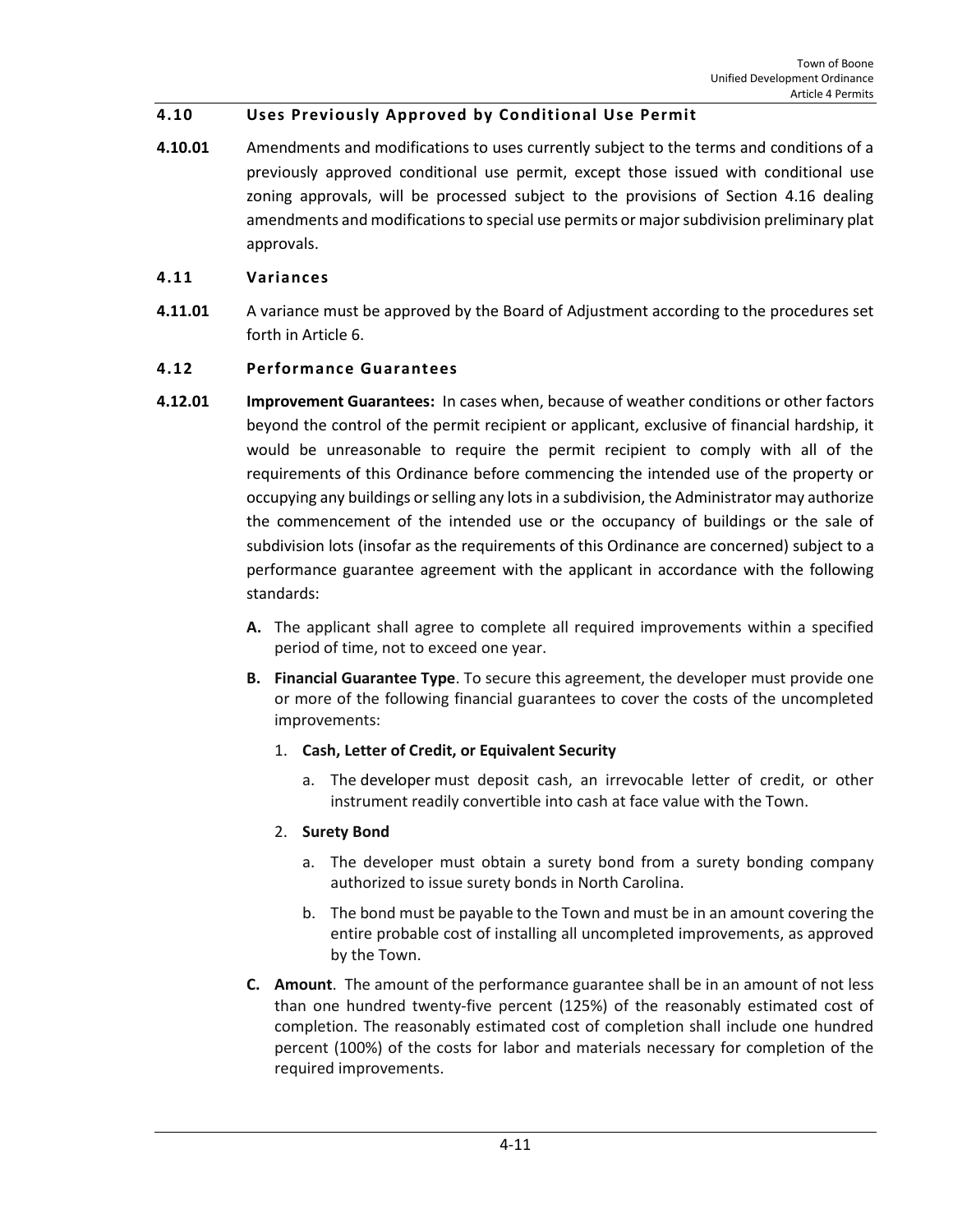- **D.** Once the agreement is signed by the applicant and the required financial guarantee is provided, the final plat may be approved or the Certificate of Occupancy may be issued if all other requirements of this ordinance are met.
- **E. Release**. The performance guarantee shall be returned or released, as appropriate, in a timely manner upon the acknowledgement that the improvements for which the performance guarantee is being required are complete. The Town shall return letters of credit or escrowed funds upon completion of the required improvements to its specifications or upon acceptance of the required improvements, if the required improvements are subject to the Town's acceptance. When required improvements that are secured by a bond are completed to the specifications of the Town, or are accepted by the Town, if subject to its acceptance, upon request by the developer, the local government shall timely provide written acknowledgement that the required improvements have been completed.
- **F.** The developer shall have the option to post one type of a performance guarantee as provided for in this section, in lieu of multiple bonds, letters of credit, or other equivalent security, for all development matters related to the same project requiring performance guarantees.
- **G.** Performance guarantees associated with erosion control and stormwater control measures are not subject to the provisions of this section.

## **4.12.02 Warranty Against Defects**

- **A.** Upon completion of construction of all improvements intended for public dedication, the developer shall request a warranty inspection. Once all the improvements are deemed acceptable by the Public Works Director and pass the warranty inspection, the developer shall submit the following to the Administrator:
	- 1. A set of as-built drawings,
	- 2. An engineer's certification that all improvements have been constructed in accordance with the Town's requirements.
	- 3. A written warranty against defects which shall guarantee the material and workmanship of required improvements for a period of not less than one year from the date of such acceptance.
	- 4. A financial guarantee payable to the town equal to at least 100% of the cost of the installation of such improvements as determined by the Public Work Director. Such financial guarantee shall be in a form as provided for in Subsection 4.13.03 above.
- **B.** Upon acceptance of the improvements by the town, a 1-year warranty period shall commence. During the 1-year warranty period, the developer shall repair any defects that occur. For the purposes of this section, the term "defects" refers to any condition in the dedicated improvements that requires the town to make repairs to such improvements over and above the normal amount of maintenance that they normally would require.
- **C.** At the end of the one-year warranty period, the developer shall request a final inspection. Upon successful completion of all warranty items, the developer shall be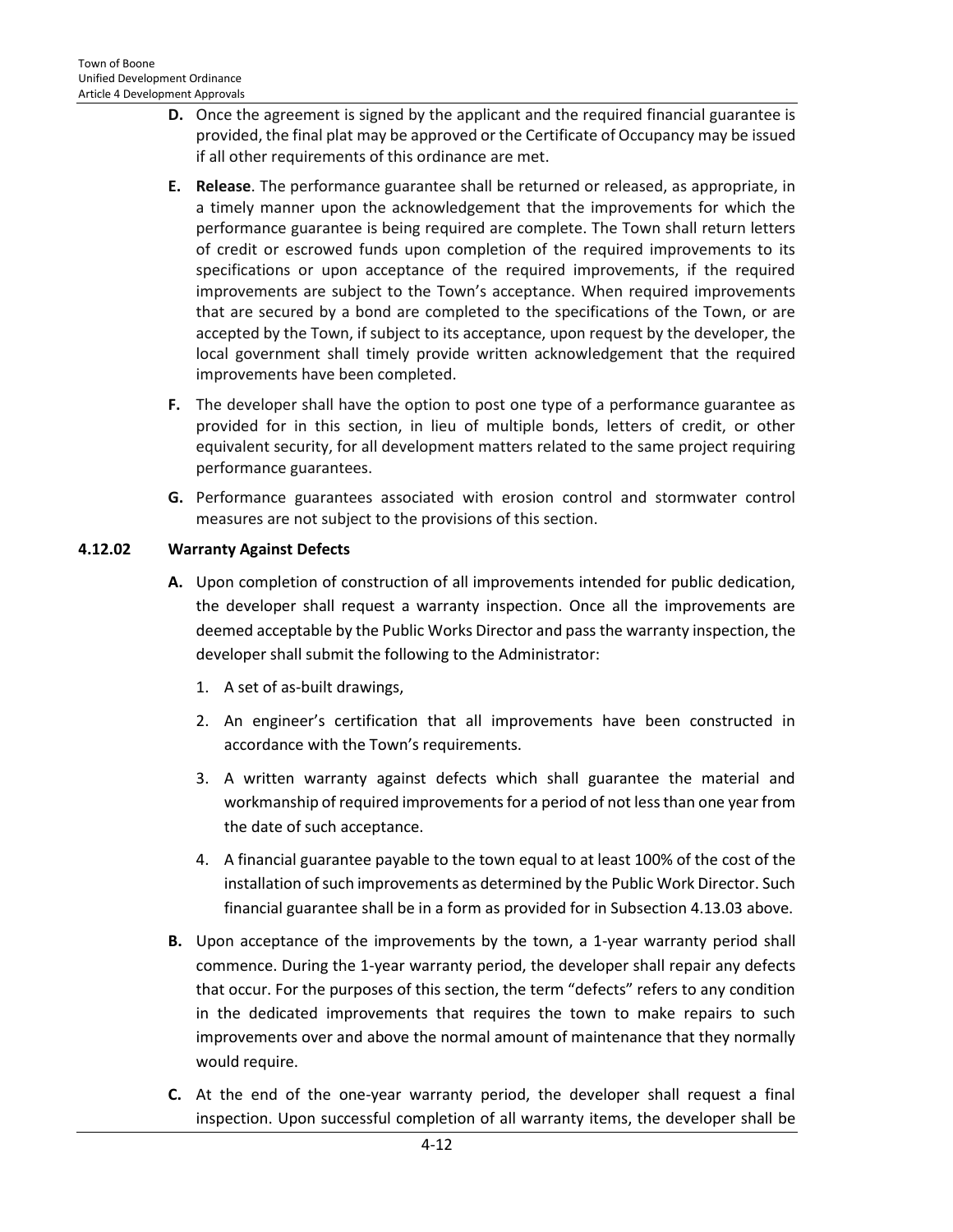released from maintenance responsibilities for the warranted construction and the financial guarantee shall be released in accordance with Subsection 4.12.01(E) above.

(Ord. 20140384, 08-18-2014; Ord. PL04727-050721, 07-01-2021)

## <span id="page-12-0"></span>**4.13 Vested Rights for Certain Approvals**

- **4.13.01** A vested right shall be deemed established upon proper and lawful approval of a sitespecific vesting plan for a special use permit, major subdivision, or Conditional District.
- **4.13.02 Duration:** Except as provided for in Subsection 4.13.02(C), a right that has been vested as provided for in this Ordinance shall remain vested for a period of two years.
	- **A.** This vesting shall not be extended by any amendments or modifications to a sitespecific development plan unless expressly provided by the approval authority at the time the amendment or modification is approved.
	- **B.** A site-specific vesting plan shall be deemed approved upon the effective date of the approval authority's action or Ordinance relating thereto.
	- **C.** The permit-issuing authority may provide that rights vest for a period of time exceeding two (2) years but not exceeding five (5) years, inclusive of all amendments, modifications and phasing, where warranted in light of all relevant circumstances, including but not limited to, the size and phasing of the development, the level of investment, the need for the development, economic cycles, and market conditions. These determinations shall be in the sound discretion of the approval authority at the time the site-specific development plan is approved or modified.
	- **D.** Approval shall vest for seven years for a multi-phased development of at least 25 acres' subject to a master development plan with committed elements showing the type and intensity of use of each phase.
- **4.13.03** The establishment of a vested right shall not preclude the application of overlay zoning that imposes additional requirements but does not affect the allowable type and intensity of use, or Ordinances or regulations that are general in nature and are applicable to all property subject to regulation by the Town, including, but not limited to building, fire, plumbing, electrical and mechanical codes.
	- **A.** Applicable new or amended regulations shall only become effective with respect to property that is subject to a site-specific development plan upon the expiration or termination of the vested right in accordance with this Ordinance.
- **4.13.04** A vested right is not a personal right, but shall be attached to and run with the applicable property. After approval of a site-specific development plan, all successors to the original landowner shall be entitled to exercise such rights while applicable.
- **4.13.05 Termination/Expiration:** A right that has been vested as provided for in this Ordinance shall terminate and automatically expire: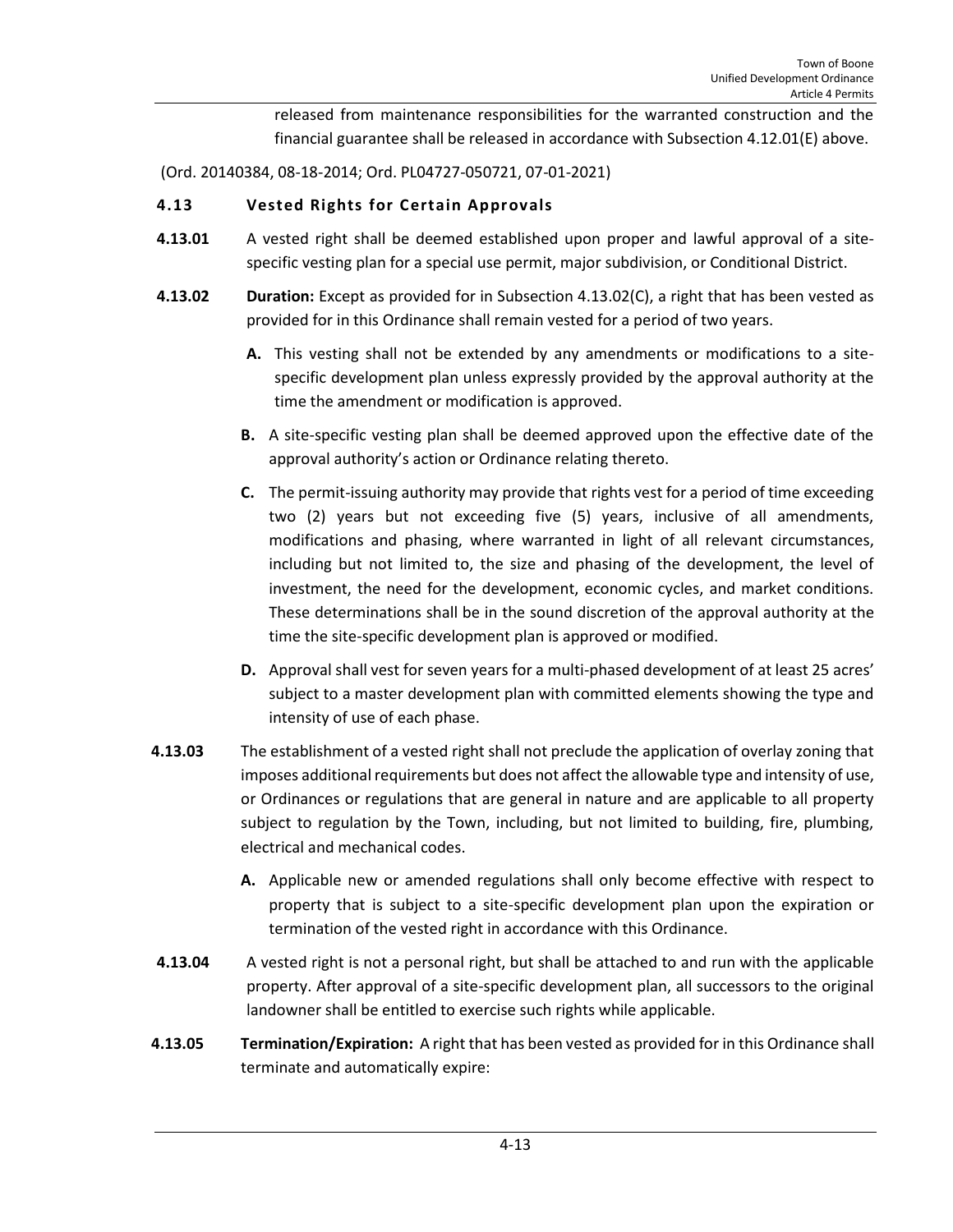- **A.** At the end of the applicable vesting period with respect to buildings and uses for which no valid building permit applications have been filed, or
- **B.** With written consent of the affected landowner, or
- **C.** With respect to development with vesting periods of 2 years or more, if development work is intentionally and voluntarily discontinued for a period of not less than 24 consecutive months, or
- **D.** Upon findings by the permit-issuing authority, by Ordinance after notice and public hearing, that natural or man-made hazards on or in the immediate vicinity of the property, if uncorrected, would pose a serious threat to the public health, safety, and welfare if the project were to proceed as contemplated in the site-specific development plan, or
- **E.** Upon payment to the affected landowner of compensation for all costs, expenses, and other losses incurred by the landowner including, but not limited to, all fees paid in consideration of financing, and all architectural, planning, marketing, legal, and other consultant's fees incurred after approval by the Town, together with interest thereon at the legal rate until paid. Compensation shall not include any diminution in the value of the property which is caused by such action, or
- **F.** Upon findings after notice and an evidentiary hearing that the landowner or the landowner's representative intentionally supplied inaccurate information or made material misrepresentations which made a difference in the approval by the approval authority of the vested right, or
- **G.** Upon enactment or promulgation of a State or federal law or regulation that precludes the development subject to the vested right, in which case the approval authority shall modify the affected provisions, upon finding that the change in state or federal law has a fundamental and retroactive effect on the development, after notice and a public hearing.
- **H.** Upon a failure by the permit holder to abide such terms and conditions as have been attached to the approval or otherwise required by this Ordinance.
- **4.13.06** Nothing in this Section is intended or shall be deemed to create any vested right other than those established pursuant to N.C. Gen. Stat. §160D-108.
- **4.13.07** Any petition for voluntary annexation filed with the Town under G.S. 160A-31 or G.S. 160A-58.1 shall contain a signed statement declaring whether or not any vested right with respect to the property subject to the petition has been established under G.S.160D-108. A statement that declares that no vested right has been established, or the failure to sign a statement declaring whether or not a vested right has been established, shall be binding on the landowner and any such vested right shall be terminated.

(Ord. 20150028, 11-19-2015; Ord. PL01265-011618, 03-22-2018; Ord. PL04196-090820, 07-01-2021; Ord. PL04727-050721, 07-01-2021)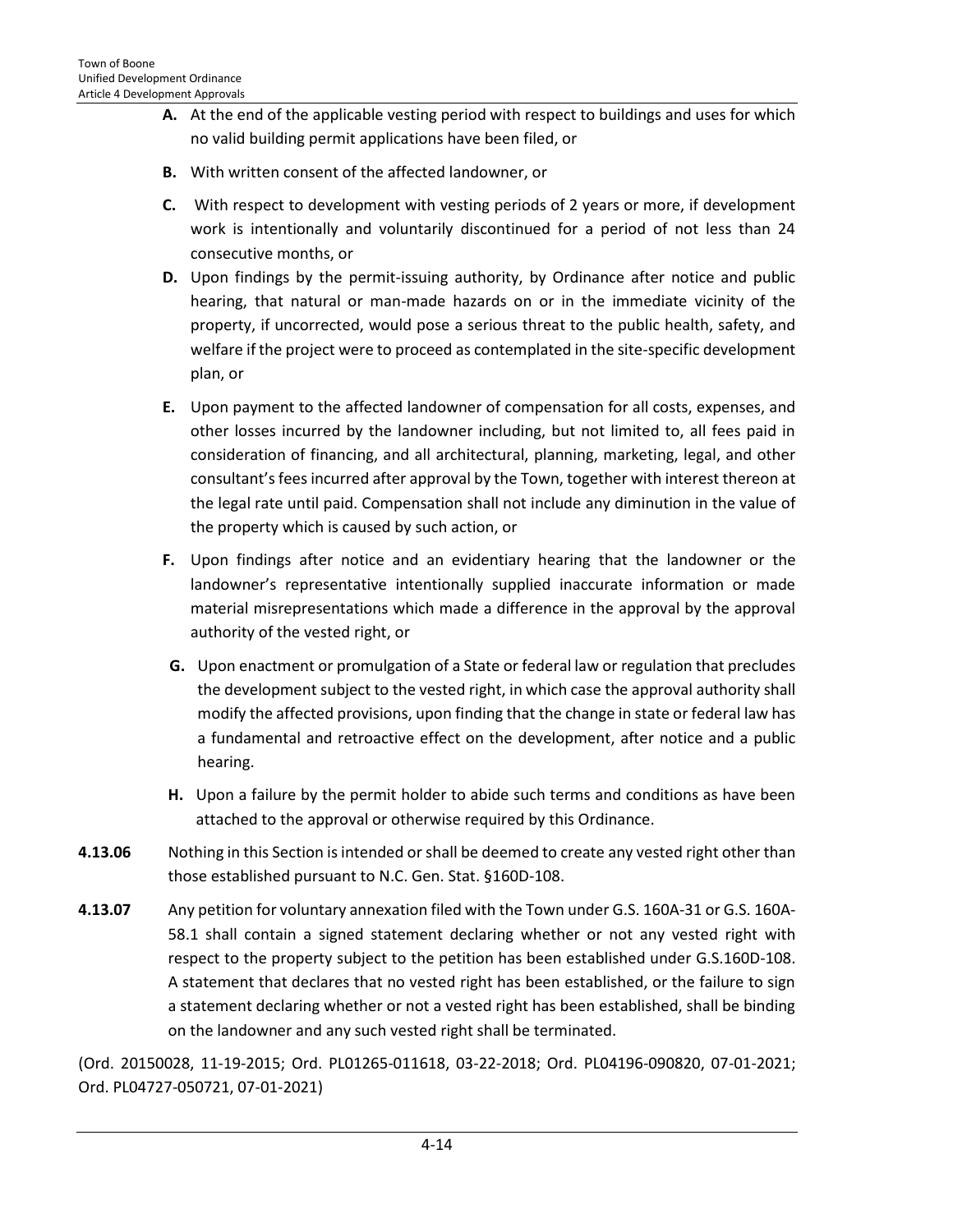## <span id="page-14-0"></span>**4.14 Effect of Development Approval on Successors**

- **4.14.01** Development approvals authorize the applicant to develop and use land and structures in a particular way. Such approvals are transferable. However, so long as the land or structures or any portion thereof authorized by a development approval continues to be used for the purposes for which the development approvals was granted, then:
	- **A.** No person (including successors and assigns of the person who obtained the approval) may make use of the land or structures except in accordance with all the terms and requirements of that development approval, and
	- **B.** The terms and requirements of the development approval run with the land and are binding on successors in interest.

(Ord. PL04727-050721, 07-01-2021)

#### <span id="page-14-1"></span>**4.15 Modification of Development Approvals**

- **4.15.01** After a development approval has been issued, no deviations from the terms of the development approval shall be made until written approval of proposed changes or deviations has been obtained.
- **4.15.02** A development approval with vested rights pursuant to NC Gen. Stat. 160D-108 may be modified pursuant to the provisions of this section. The proposed modification of a development approval authorizing a development or phase of development that has been completed shall be considered only as a new application.
- **4.15.03** Minor modifications to any development approval issued pursuant to this Ordinance are permissible and the Administrator may authorize such minor modifications subject to the following:
	- **A.** A modification is minor if, whether taken alone or together with other proposed modifications, it has no material (i.e., important, essential, and relevant) negative impact on any one or more neighboring properties or on the general public. In addition, in no case may a minor modification:
		- 1. Exceed ten percent (10%) of any measurable standard; or
		- 2. Change the approved use(s); or
		- 3. Change the density of the overall development; or
		- 4. Modify a feature of an application which was central to the deliberations of the permit-issuing authority; or
		- 5. Modify an express condition imposed by the permit-issuing authority.
	- **B.** The Administrator shall determine whether or not a proposed modification, whether taken alone or together with other proposed modifications, is minor. With respect to permits authorized by the Board of Adjustment or Town Council, in the event of doubt the proposed modification shall not be considered minor.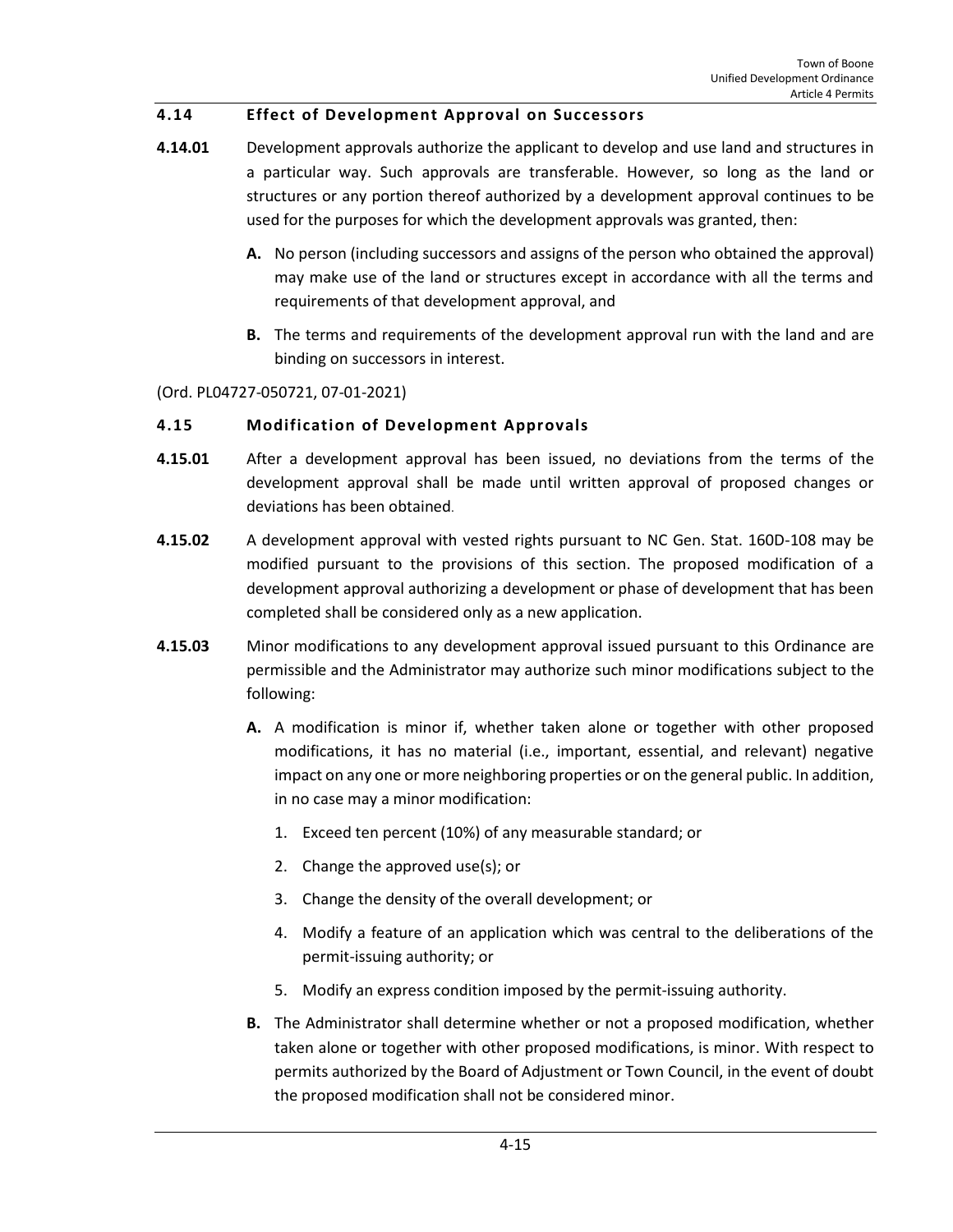- **C.** An applicant requesting approval of one or more minor modifications shall submit a written request for such approval to the Administrator.
	- 1. The request shall identify the proposed changes.
	- 2. The request shall be processed in accordance with Section 4.05.
	- 3. Approval of all changes shall be in writing.
- **4.15.04** All proposed modifications of a development approval that are determined by the Administrator not to be minor are considered substantial modifications and must be reviewed and approved permit-issuing in the same manner as the original approval.
- **4.15.05** If multiple parcels of land are subject to a special use permit, the owners of individual parcels may apply for permit modification so long as the modification would not result in other properties failing to meet the terms of the special use permit or regulations. Any modifications approved apply only to those properties whose owners apply for the modification.

(PL02632-060518, 09-19-2019; Ord. PL04727-050721, 07-01-2021)

## <span id="page-15-0"></span>**4.16 Maintenance of Common Areas, Improvements, and Facilities**

- **4.16.01** The recipient of any zoning, special use permit, preliminary or final plat approval, his successors and assigns, shall be responsible for maintaining all common areas, improvements, or facilities required by this Ordinance or any development permit issued in accordance with its provisions, except and until those common areas, improvements, or facilities with respect to which an offer of dedication to the public has been accepted by the appropriate public authority.
	- **A.** As illustration, private roads and parking areas, water and sewer lines, and recreational facilities must be properly maintained so that they can be used in the manner intended in accordance with Town Codes, and required vegetation and trees used for screening, landscaping, or shading must be properly maintained or replaced if they die or are destroyed.
- **4.16.02** A permit holder may create a property owners' association or similar legal entity (association) to succeed to its responsibilities under this Section, so long as such association is established in accordance with Appendix A.

(Ord. PL04727-050721, 07-01-2021)

## <span id="page-15-1"></span>**4.17 Design and Other Professionals**

**4.17.01** All professionals associated with an application shall be competent for the task undertaken, and licensed by and in good standing with the appropriate licensing Board in the State of North Carolina.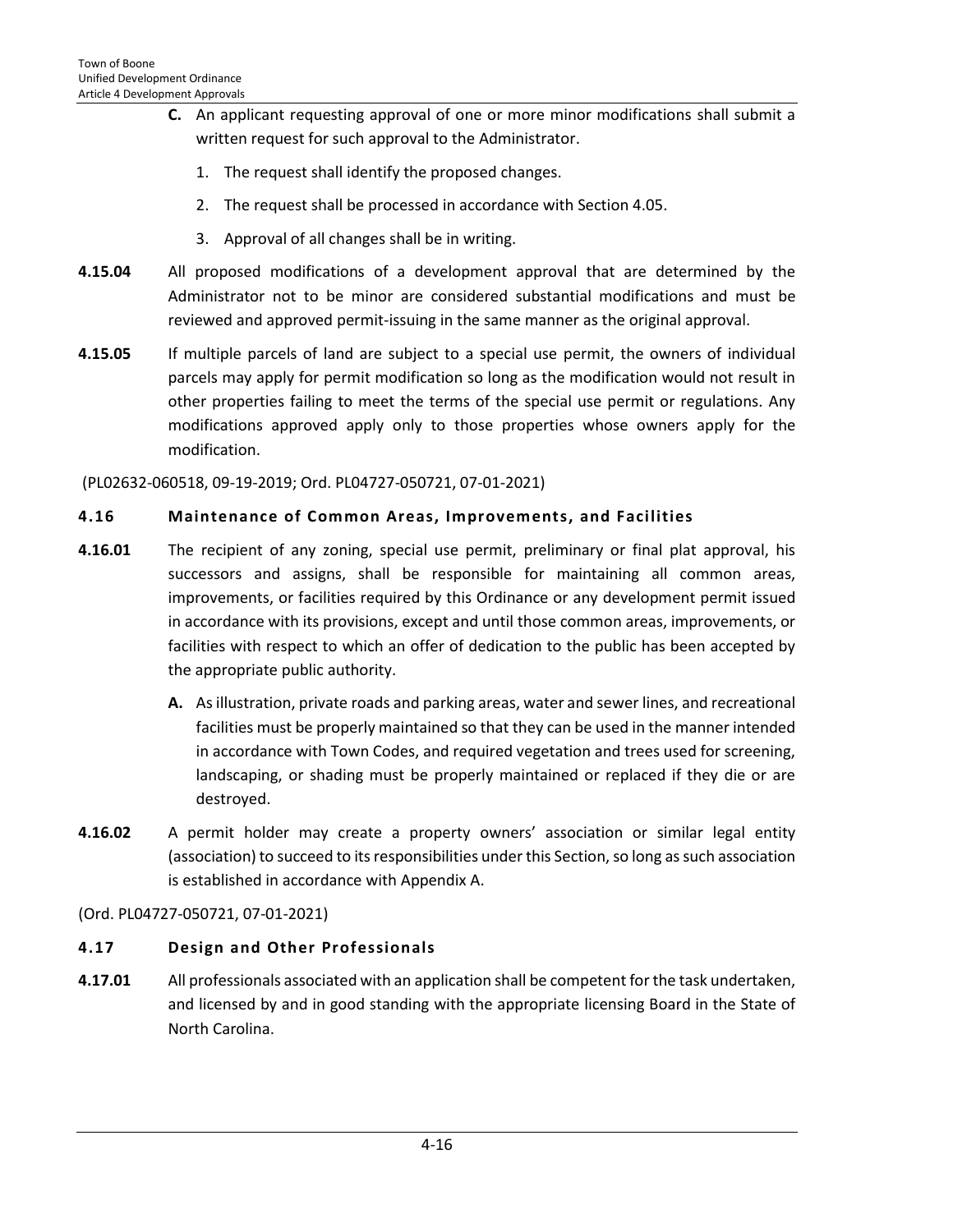- **A.** If problems with the project are encountered that result from the failure by a design professional to properly discharge his responsibilities, the Town may initiate appropriate action(s) including filing a complaint with the appropriate licensing Board and refusing to accept certifications regarding analysis of design or construction from the individual or firm.
- **4.17.02** If a geotechnical engineer performs a subsurface investigation, that engineer shall review the plans and specifications prior to submittal to the Town. A report of this review shall be submitted to the Town along with the permit application.
- **4.17.03** If retaining walls are required, and a geotechnical engineer has performed a subsurface investigation, the design professional shall provide a statement that the report on the subsurface investigation was reviewed and recommendations incorporated into the design.
	- **A.** The design professional shall also require the geotechnical engineer to prepare a global slope stability analysis of the retaining walls.
	- **B.** The global slope stability analysis shall be submitted with the plans for the retaining walls.
- **4.17.04** Whenever the Administrator is considering and reviewing an application which involves data or representations within the exclusive purview of a professional in a particular field, the Administrator may demand a certified statement from an appropriate professional confirming that the data or representations are accurate and meet the requirements of this Ordinance.
- **4.17.05** Whenever the Administrator considered and reviewed an application which involved data or representations within the exclusive purview of a professional in a particular field, the Administrator shall require a certified statement from an appropriate professional confirming that the work was completed in compliance with the approved plans.
- **4.17.06** The Administrator shall require verification that plant material was installed by a landscape contractor registered in the State of North Carolina.

## <span id="page-16-0"></span>**4.18 Project Manager**

- **4.18.01** In order to provide adequate coordination of the various design professionals on all development projects, every project shall designate and identify a project manager.
	- **A.** Single-family and two-family projects involving less than ½ acre of land disturbing activity or commercial site improvements that involve no more than 2,500 square feet of land disturbing activity are exempt from this requirement.
- **4.18.02** The project manager shall be responsible for coordination of all design and construction monitoring activities related to the project. This shall include, but not be limited to:
	- **A.** Coordination of design, including ensuring that adequate consideration is given in the design of recommendations made by professionals who performed preliminary exploration of site conditions, and